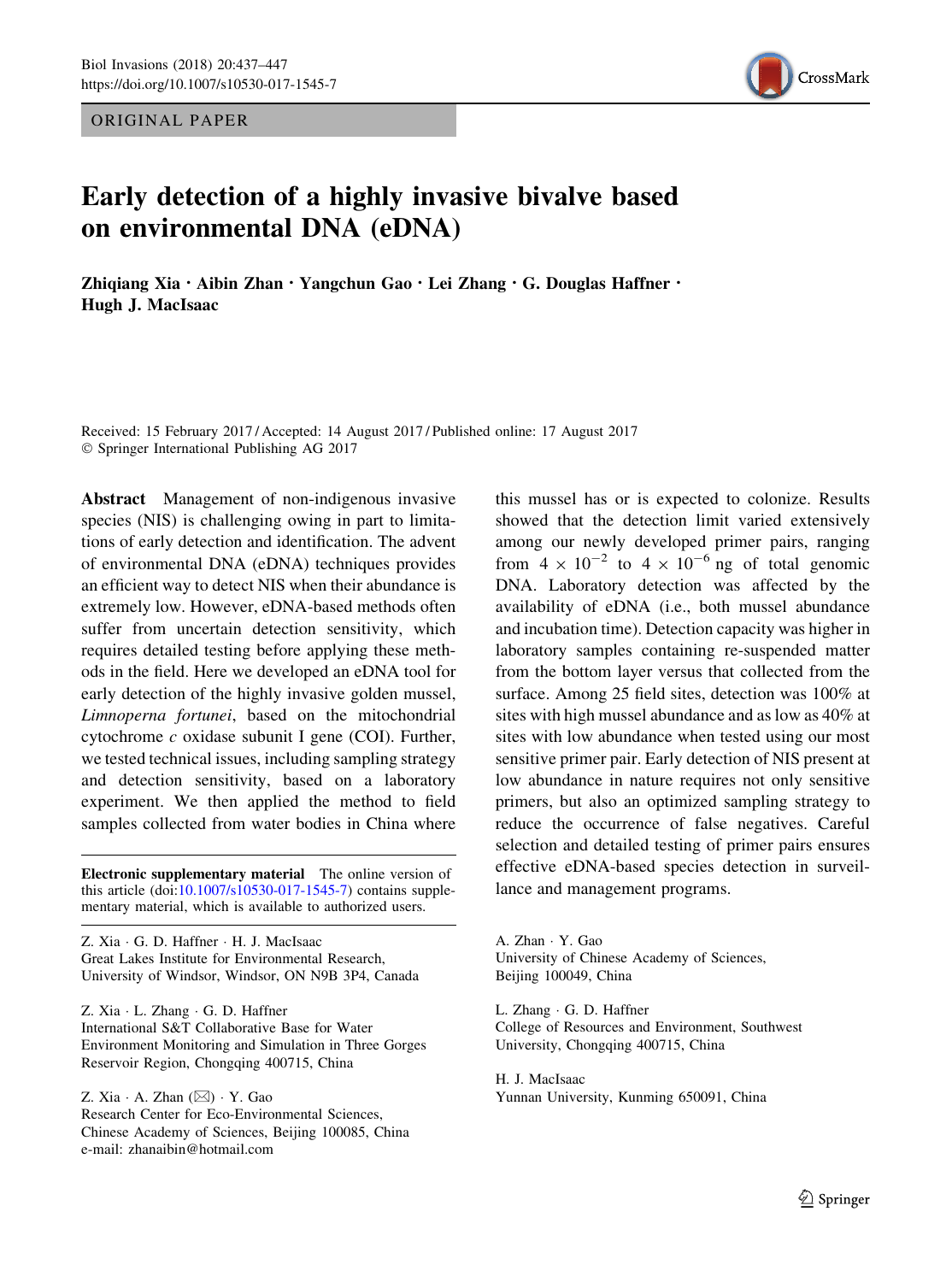Keywords eDNA · Golden mussel · Invasive species · *Limnoperna fortunei* · Primer sensitivity · Sampling strategy

### Introduction

Non-indigenous invasive species (NIS) are a leading cause of ecological, economic and health harm, and thus have received the attention of both scientists and policy makers (e.g., Walsh et al. [2016](#page-9-0)). Decisions regarding management should be made early to enhance the likelihood of success, though this is largely dependent upon early detection (Brown et al. [2016;](#page-8-0) Holden et al. [2016;](#page-9-0) Xiong et al. [2016](#page-10-0)). Traditionally, morphological trait-based methods were utilized to identify species. However, these methods have limitations when dealing with cryptic species (Heinrichs et al. [2011\)](#page-9-0), and species with ontogenetic stages or exhibiting extreme phenotypic plasticity (e.g., Kekkonen and Hebert [2014](#page-9-0)). These methods are also increasingly challenged by the longterm erosion in systematics expertise (e.g., Xiong et al. [2016\)](#page-10-0). Furthermore, detecting rare NIS may require very extensive sampling to maximize species retrieval (e.g., Harvey et al. [2009\)](#page-9-0).

The advent of the DNA barcode created a novel way to conduct species identification that bypasses morphological traits, allowing researchers lacking taxonomic expertise to nevertheless identify species (Hebert et al. [2003,](#page-9-0) [2004;](#page-9-0) Ikeda et al. [2016](#page-9-0)). Environmental DNA (eDNA) refers to DNA shed into the environment, and its presence in aquatic systems allows for efficient and sensitive identification of target species from bulk water samples (e.g., Bohmann et al. [2014\)](#page-8-0). For rare species, such as newly introduced NIS or endangered species, eDNA usually yields a higher detection rate than traditional methods such as trapping and seining (Dejean et al. [2012](#page-9-0); Dougherty et al. [2016](#page-9-0); Schmelzle and Kinziger [2016](#page-9-0)). In addition, eDNA-based metabarcoding usually recovers more species in a community than morphological methods (Zhan and MacIsaac [2015](#page-10-0); Valentini et al. [2016](#page-9-0)).

The bio-fouling golden mussel (Limnoperna fortunei) is native to Southeast Asia but has spread widely there (Nakano et al. [2015](#page-9-0)) as well as in eastern South America (see Boltovskoy [2015\)](#page-8-0). The species poses serious biofouling problems to water supply and drainage systems and is an ''ecosystem engineer'' in many invaded ecosystems, altering planktonic and benthic communities and changing nutrient cycling (see Boltovskoy [2015\)](#page-8-0). The species is similar to Dreissena species (i.e., zebra and quagga mussels) in terms of physiological traits and ecological impacts, though it possesses broader tolerance to many environmental conditions and thus has the potential of a wider distribution (Karateyev et al. [2007\)](#page-9-0). The species has many avenues for dispersal, including as veliger larvae in actively transported water (ballast, live wells; Ricciardi [1998](#page-9-0)) or in currents and water diversion channels (Zhan et al. [2015\)](#page-10-0), while adults may disperse fouled on external surfaces of vessels or floating debris (see Boltovskoy [2015](#page-8-0)). Despite the negative impacts of this species in both Asia and South America, heretofore early detection has not been well prioritized though it had been molecularly identified (Pie [2006](#page-9-0); Pie et al. [2017](#page-9-0)).

In this study, we developed an eDNA-based early detection method and conducted a sensitivity test using a serial dilution of total genomic DNA. Subsequently, we explored species detectability in laboratory and field experiments using our most sensitive primers. We also optimized a field sampling strategy to minimize false negatives.

#### Materials and methods

To obtain robust primers to detect the golden mussel from environmental samples, we first designed 13 primer pairs based on the mitochondrial COI gene. Subsequently, we conducted a sensitivity test using a serial dilution of the total genomic DNA to screen these primer pairs. The two most sensitive primer pairs were tested further based on laboratory aquarium experiments for sensitivity validation using controlled numbers of animals. Finally, we chose our most sensitive primers for detecting this mussel based on environmental samples collected from a variety of water bodies using an optimized sampling method.

Primer design and laboratory sensitivity validation

To design species-specific primers, we downloaded all 56 available mitochondrial COI sequences  $($ >500 bp) of *L. fortunei* in the NCBI GenBank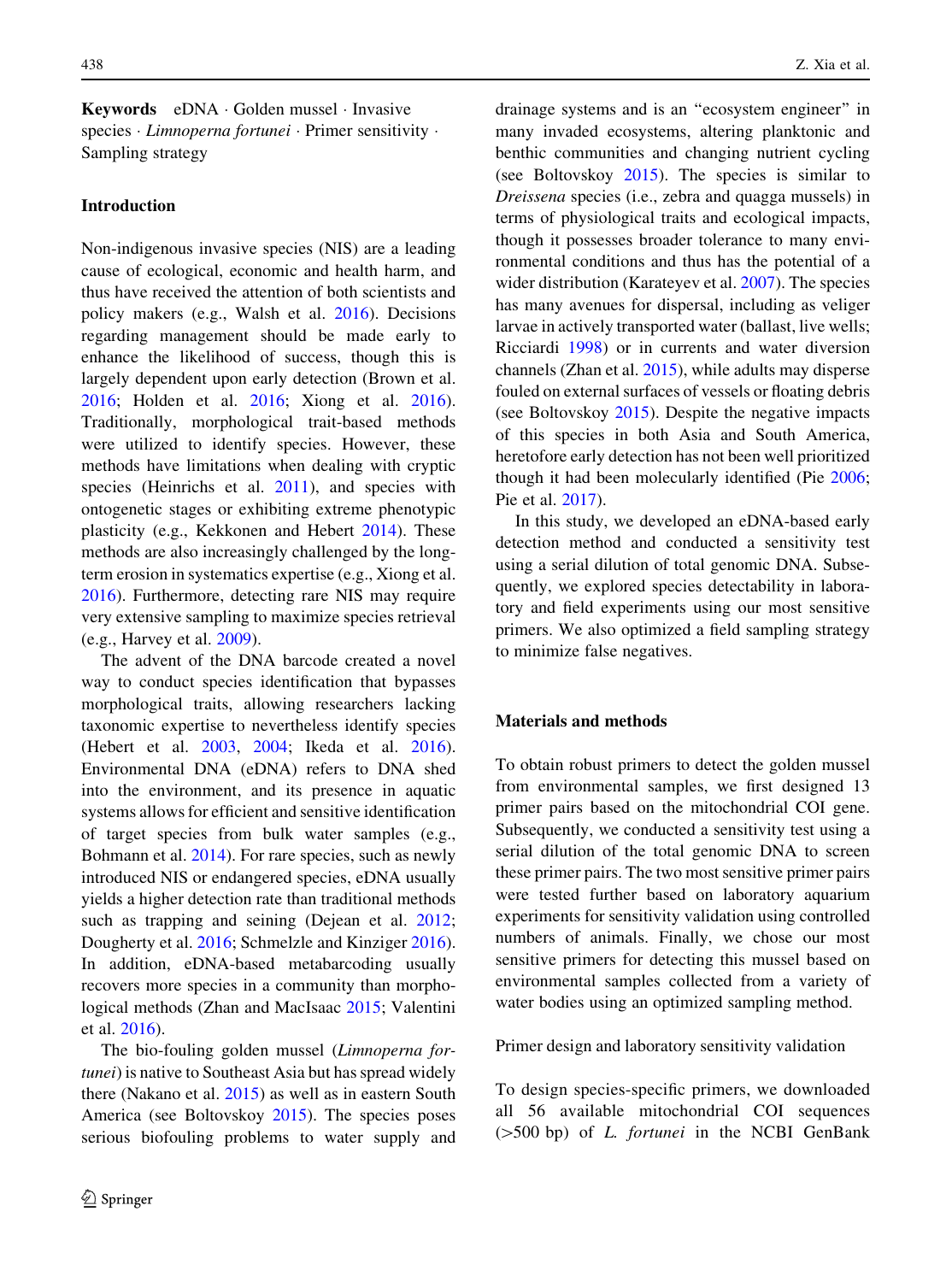[\(https://www.ncbi.nlm.nih.gov/\)](https://www.ncbi.nlm.nih.gov/) and retrieved representative COI sequences with high similarity  $(>=70\%)$  to L. fortunei. These sequences were aligned in MEGA (version 6.06) and inspected to determine conserved regions for our target species (L. fortunei) but sufficiently variable in related species to avoid cross-species amplification and false positive results. Given that DNA in aquatic ecosystems is usually highly degraded, we designed primers with fragment length ranging from 127 to 299 bp using Primer Premier 5 (PREMIER Biosoft) based on suggestions from other studies (Bohmann et al. [2014](#page-8-0); Dougherty et al. [2016](#page-9-0)). To ensure species specificity, all 13 primer pairs were compared with available mitochondrial COI sequences of five bivalve species (family Unionidae: Bellamya purificata, Semisulcospira cancellata, Unio douglasiae and Sinanodonta woodiana; family Cyrenidae: Corbicula fluminea) which may be recovered in our sampling areas. Also, we tested the primers against the total genomic DNA extracted from tissues of these species and results showed no positive PCR amplification. As L. fortunei is the only freshwater species in genus Limnoperna and the order Mytiloida, we did not consider other related species in the order Mytiloida when conducting the species-specificity test.

The sensitivity of a primer pair was characterized by the detection limit (i.e., the lowest amount of genomic DNA that can be amplified) in a  $25 \mu L$  PCR reaction. A lower detection limit equates to higher sensitivity for the species. We performed tenfold serial dilutions of genomic DNA from an initial concentration of  $40.0$  ng/ $\mu$ L to achieve a series of concentrations from 4 to  $4 \times 10^{-8}$  ng/µL. A total of 10 replicates were carried out for each concentration. To reduce biased PCR amplification, we defined the detection limit of each primer pair as the lowest amount of genomic DNA that could be successfully amplified in five or more replicates.

Animals used for the laboratory validation test were collected from the Pengxi River, a tributary of the Yangtze River near Chongqing, China (Fig. [1](#page-4-0)). A submerged brick covered with golden mussels was collected and brought in a cooler with wet towels back to the laboratory and acclimated at 26  $^{\circ}$ C in a 60 L aquarium tank. We prepared single animals and animal aggregates with five and 15 medium-sized (shell length  $\sim$  15 mm) individuals by carefully cutting byssal threads, following which single animals were allowed to re-attach on a glass slide during acclimation. During acclimation, animals were fed every 2 days with 50 mL commercial Chlorella sp.  $({\sim}10^8 \text{ cells/L})$ . Three treatments with one, five and 15 animals and five replicates for each treatment were used in the laboratory validation. The average wet weight of animals for the three treatments was 0.994, 4.301 and 10.554 g, respectively. Prepared animal aggregates (or slides with one animal on each) were taken from the acclimation tank and flushed by double-distilled water to eliminate chemical traces prior to deployment in experiment tanks (10 L target-DNA-free water therein). Water used in the acclimation tank and experiment tanks was well-aerated tap water, and the water was detected as target DNA-free throughout the whole experiment. Healthy animals typically began to filter within 5 min after transfer. A 250 mL water sample for mussel eDNA was collected from each tank after 20, 40, 60, 90 and 120 min exposure in the tanks and an additional sample was collected at 10 and 30 min, respectively, for the treatment with 15 animals. Animals were not fed during the 2-h experiment. The tank was mixed thoroughly before water collection and each sample was filtered onto a  $0.45$ - $\mu$ m pore size cellulose acetate microporous membrane filter. Each filter was preserved in a 2 mL centrifuge tube and stored under  $-20$  °C until DNA extraction. Detection time (i.e., time between animal deployment and the point of first detection from the aquarium water sample) of each replicate was recorded, while detection time of each treatment was reported when  $\geq$ 50% of replicates had successful detections.

We conducted both laboratory and field experiments to optimize the sampling method before the field application. We tested the hypothesis that water samples containing particulate matter re-suspended from the bottom layer were more likely to test positive for the species than those without re-suspended particulate matter. We examined water samples collected by two sampling methods using the most sensitive primer pair: (1) collecting only surface water, without disturbing the bottom layer; and (2) collection of surface water after the bottom layer was disturbed and particulates re-suspended.

In the laboratory experiment, we combined water from the five 15-animal treatment tanks, which experienced an additional 7 days culture after the 2-h of laboratory validation experiment to accumulate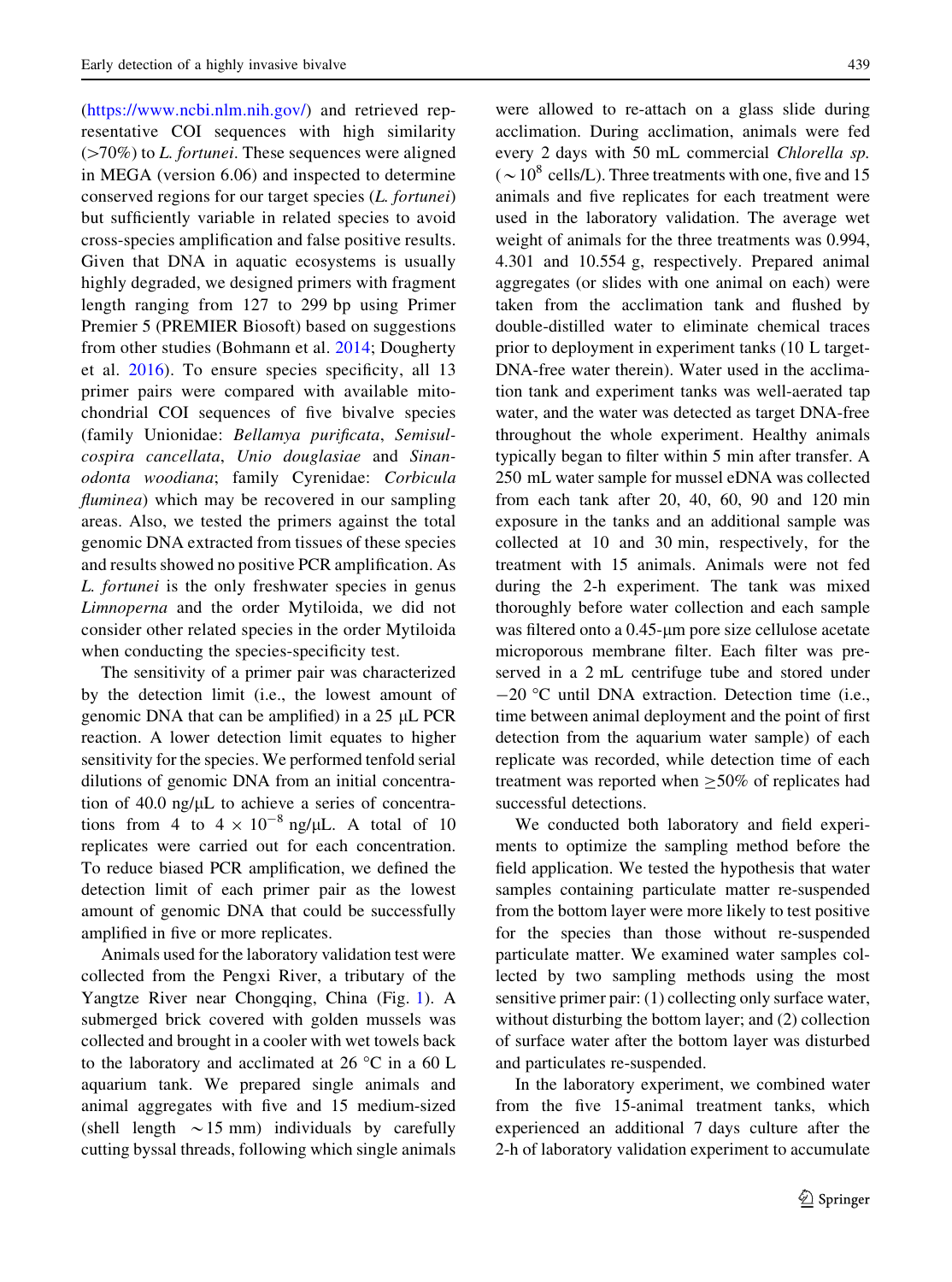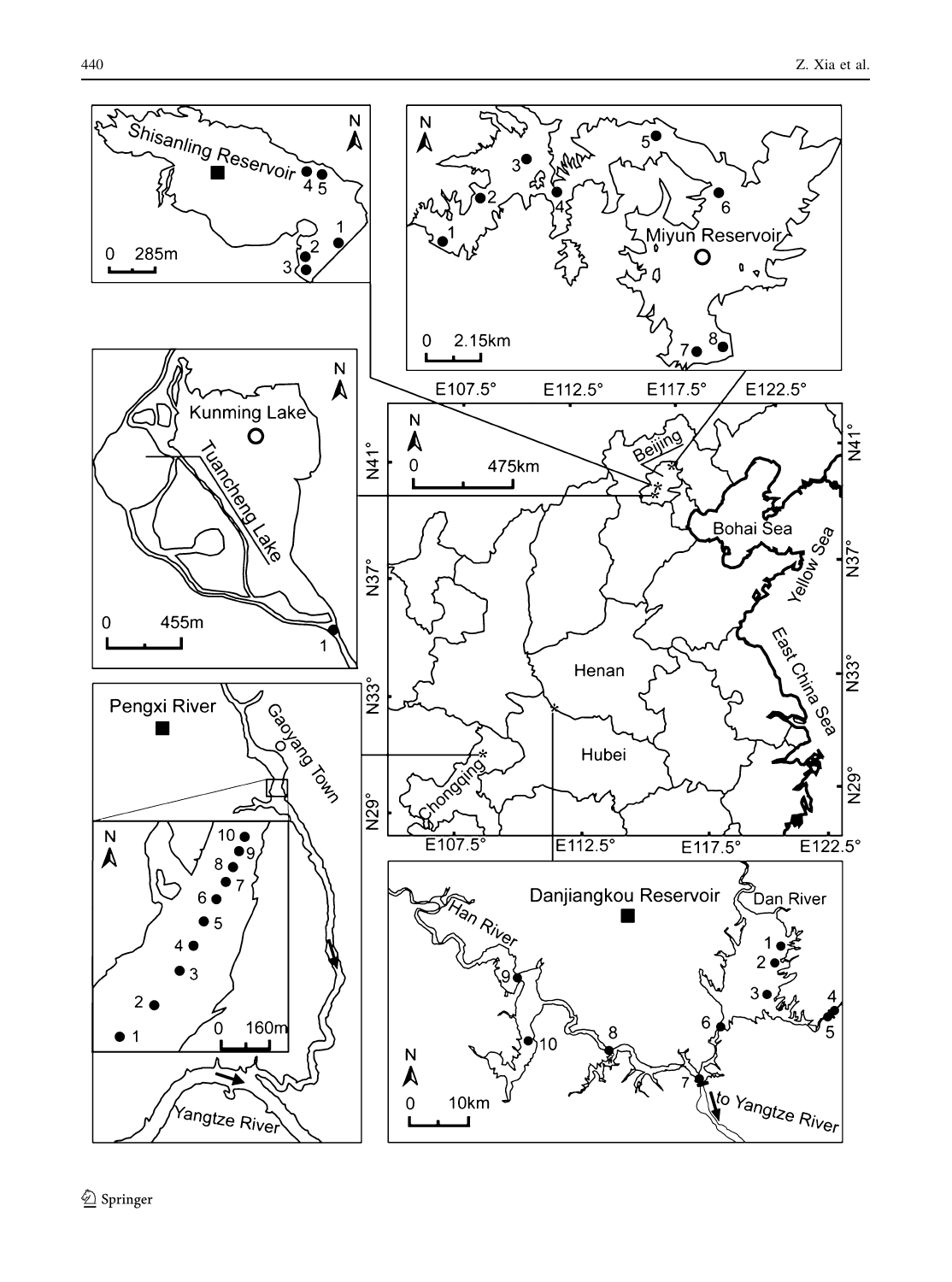<span id="page-4-0"></span>b Fig. 1 Map of the study sites in the field test of the two most sensitive primers, showing water bodies inhabited (solid squares) or uninhabited (open circles) by the golden mussel

eDNA into a new tank. We allowed the tank ( $\sim$ 40 cm depth) to remain undisturbed for 5 days to let any particulate matter sink to the bottom. Subsequently, we carefully siphoned three 250 mL water samples from the surface layer ( $\sim$  5 cm) prior to collecting the same amount of water after thoroughly mixing the tank. We repeated the same two sampling methods at three field sites in Shisanling Reservoir (Fig. 1: Sites 1–3). Specifically, we collected water samples from the surface layer ( $\sim$  25 cm) and then we disturbed the bottom of the same site, followed by immediate collection of the water containing re-suspended particulates at the depth  $\sim$  50 cm above the bottom. We examined these samples using primer pair B by detecting golden mussels in their eDNA extracts from the water samples and serial dilutions thereof, with the expectation that more positive detections would be observed at a higher dilution rate from the samples collected from the disturbed water column than those without disturbance.

#### Field application

From June to July 2015, we sampled a total of 22 field sites in three water bodies where golden mussels have been reported [i.e., Pengxi River and Danjiangkou Reservoir in South China and Shisanling Reservoir (sites 4 and 5) in Beijing in North China; Fig. 1], and nine sites in two systems where golden mussels have not been reported (i.e., Miyun Reservoir and Kunming Lake in Beijing; Fig. 1). Sampling sites at each location were randomly determined. All water bodies were lentic systems except Pengxi River, where we sampled from downstream to upstream to avoid crosscontamination. For the other water bodies, we disturbed the bottom layer before collecting water when depth permitted. Three 250 mL subsamples were collected at each site and those samples were then shipped to the laboratory in a cooler with ice and processed within 12 h after collection. Water was filtered and stored until DNA extraction. To reduce false positives, we considered a positive detection if  $\geq$  2 of subsamples at a site detected the species.

Pengxi River and Danjiangkou Reservoir are located in the native region of golden mussels in South China. While we did not quantify the abundance of golden mussels at these sites, the density is higher at the former than the latter. Shisanling Reservoir is outside of the mussel's native region but was previously invaded (Ye et al. [2011](#page-10-0)), thus we conducted a field survey in May 2015 (prior to the formal sampling in July 2015) and observed a very low density of animals on hard surfaces near the shoreline. Sites that have not been colonized by golden mussels were sampled twice in August 2014 and May 2015 (Miyun Reservoir) by field observation, and verified by interviews of local residents and reservoir managers.

## DNA extraction and PCR

Genomic DNA was extracted from animals collected from Pengxi River (Fig. 1), and extracted DNA was quantified by Nanodrop 2000 spectrophotometer (Thermo Scientific). The eDNA on the filter was extracted following a modified protocol based on a published method (Waters et al. [2000](#page-10-0)). Specifically, digested solution was transferred to a new 2 mL tube before centrifugation and the air-dried DNA pellet was dissolved in 30  $\mu$ L pure water; proteins were precipitated by 7.5 M ammonium acetate and DNA was precipitated by 100% ethanol.

We conducted gradient temperature PCR for each primer pair prior to formal sensitivity testing to determine the optimized annealing temperature for each primer pair. PCR was conducted in a  $25 \mu L$ reaction volume containing  $1 \times PCR$  buffer, 1 uL DNA extract, 0.05 mM of each dNTP, 0.4 mM of each primer, 2.0 mM of  $Mg^{2+}$ , 1 unit of Taq Polymerase (Takara Bio Inc.). PCR amplification was performed in a Mastercycler (Eppendorf) with a thermal profile consisting of an initial denaturation at  $95^{\circ}$ C for 5 min, followed by 35 cycles of denaturation at 95  $^{\circ}$ C for 30 s, annealing at 55  $\degree$ C for 35 s and extension at 72 °C for 30 s, with a final extension at 72 °C for 7 min. PCR products were visualized and analyzed using an automatic gelatin image analysis system, by loading 5  $\mu$ L of PCR products in each well of 2% agarose gels stained with ethidium bromide. Positive reactions were identified for L. fortunei by a single, distinct band at 197 and 286 bp for primer pairs B and I (Table S1 in Appendix), respectively.

To avoid cross-contamination, all bottles used for sample collection were new. During each sampling trip, two bottles were filled with deionized water and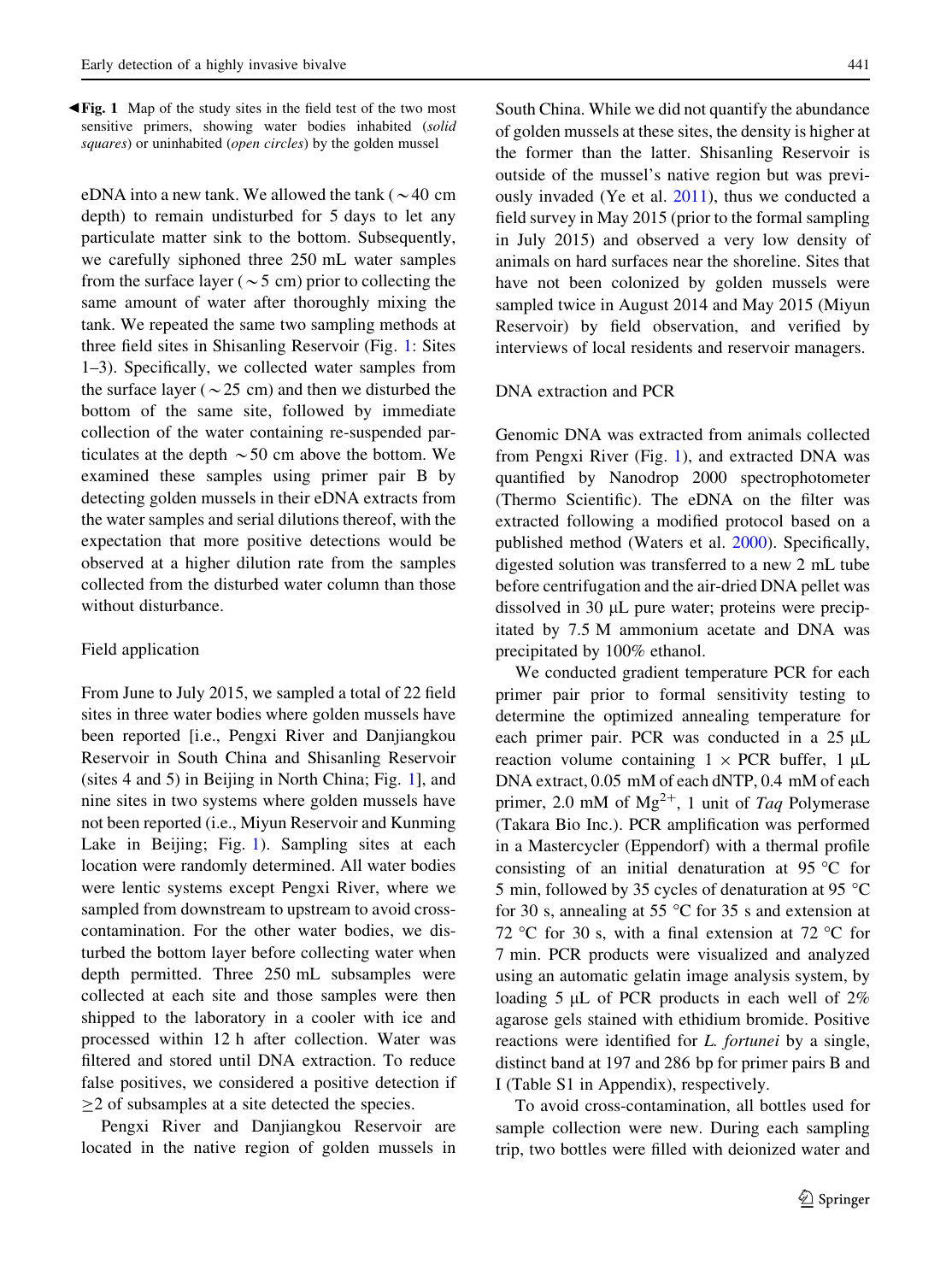placed with sampling bottles as sampling blanks. Vessels were regularly maintained by cleaning hull and checked before sampling to ensure that no mussels colonized. Non-disposable tools (e.g., forceps and glassware) used in sample filtration and DNA extraction were immersed in 10% commercial bleach for 10 min to destroy residual DNA before reuse. Aerated tap water was filtered for laboratory validation experiment tanks and deionized water was filtered for sample filtration equipment (e.g., filters and glassware) as equipment controls throughout laboratory analyses. In each batch of PCR, a positive (total genomic DNA) and negative control (deionized water) were applied to assure good practice.

# Results

Detection limit varied widely across the 13 primer pairs tested, ranging from  $4 \times 10^{-2}$  to  $4 \times 10^{-6}$  ng of total genomic DNA (Table S1 in Appendix). Primer pair B was the most sensitive and could amplify genomic DNA as low as  $4 \times 10^{-6}$  ng. Another three primer pairs (G, I and L) also had relatively high sensitivity ( $\sim 4 \times 10^{-4}$  ng). These primer pairs exhibited a similar capacity to amplify aquarium eDNA in a pilot test prior to our laboratory, validation experiment, so we subsequently utilized primer pairs B and I for our formal validation experiment.

For primer pairs B and I, the time required for three out of five replicates detected was inversely related to animal abundance in aquaria (Fig. [2\)](#page-6-0). Specifically, detection with primer pair B occurred in 60, 40 and 20 min, using one, five and 15 animals, respectively, while the less sensitive primer pair I required 90, 90 and 60 min. Primer pair B was more sensitive to amplification of aquarium eDNA samples than primer pair I and detection occurred 30, 50 and 40 min earlier than those for primer pair I with one, five and 15 animals, respectively.

Golden mussels were detected when using both sampling methods in the laboratory experiment (Table [1](#page-6-0)) by primer pair B. Specifically, eDNA extracted from the water surface layer could be detected at  $10^{-2}$  dilution fraction, while samples from the mixed water column were detectable at  $10^{-4}$ dilution fraction. Among samples collected in Shisanling Reservoir, no positive detections were observed for surface layer samples, though mixed water samples recorded positive detections at two sites. Specifically, mixed samples from sites 2 and 3 detected presence of golden mussel at 20 and 10% dilution fraction, respectively (Table [1\)](#page-6-0). All equipment controls and sampling blanks yielded negative tests throughout this study.

Primer pairs B and I detected golden mussels in natural waters inhabited by the species, while the samples never tested positive for all areas where the species has never been reported (Fig. [3](#page-7-0)). Similar to our laboratory validation, primer pair B was more sensitive than primer pair I in the field, yielding four more positive detections in Danjiangkou Reservoir, though both primer pairs yielded a 100% hit rate in Pengxi River (10 sites). In Danjiangkou Reservoir, primer pair B successfully detected the species at 70% of sites (i.e., sites 1–3 and 5–8), while primer pair I detected at only 30% of sites (i.e., sites 6–8). In Shisanling Reservoir, all five sites were examined by primer pairs B and I, though only sites 4 and 5 were sampled during the formal field sampling. Primer pair B detected the species at 40% of sites (i.e., site 2 and 3) while primer pair I did not detect at any site. Also, we performed Sanger sequencing for PCR products randomly selected from sites 6 and 7 from Danjiangkou Reservoir using primer pairs B and I, both of which correctly identified the presence of golden mussels.

### **Discussion**

The golden mussel is rapidly expanding its distribution in both South America and Southeast Asia (Boltovskoy [2015](#page-8-0)). Early detection is, therefore, an essential component of the species' management, though this aspect has not been extensively studied. Recently, Pie et al. [\(2017](#page-9-0)) developed a COI-based method to detect this species, which was sensitive to DNA levels as low as  $2.25 \times 10^{-4}$  ng. In this study we screened 13 primer pairs, the most sensitive of which (primer pair B) could detect down to  $4 \times 10^{-6}$  ng. Indeed, primer pair B was highly sensitive to eDNA samples from both laboratory and field (i.e., river, reservoir, and lake). It is not surprising that the detection limit of the former was poor relative to primer pair B, as our study was specifically designed to identify a highly sensitive primer pair.

Enormous numbers of samples may be required to detect NIS when they are present at low population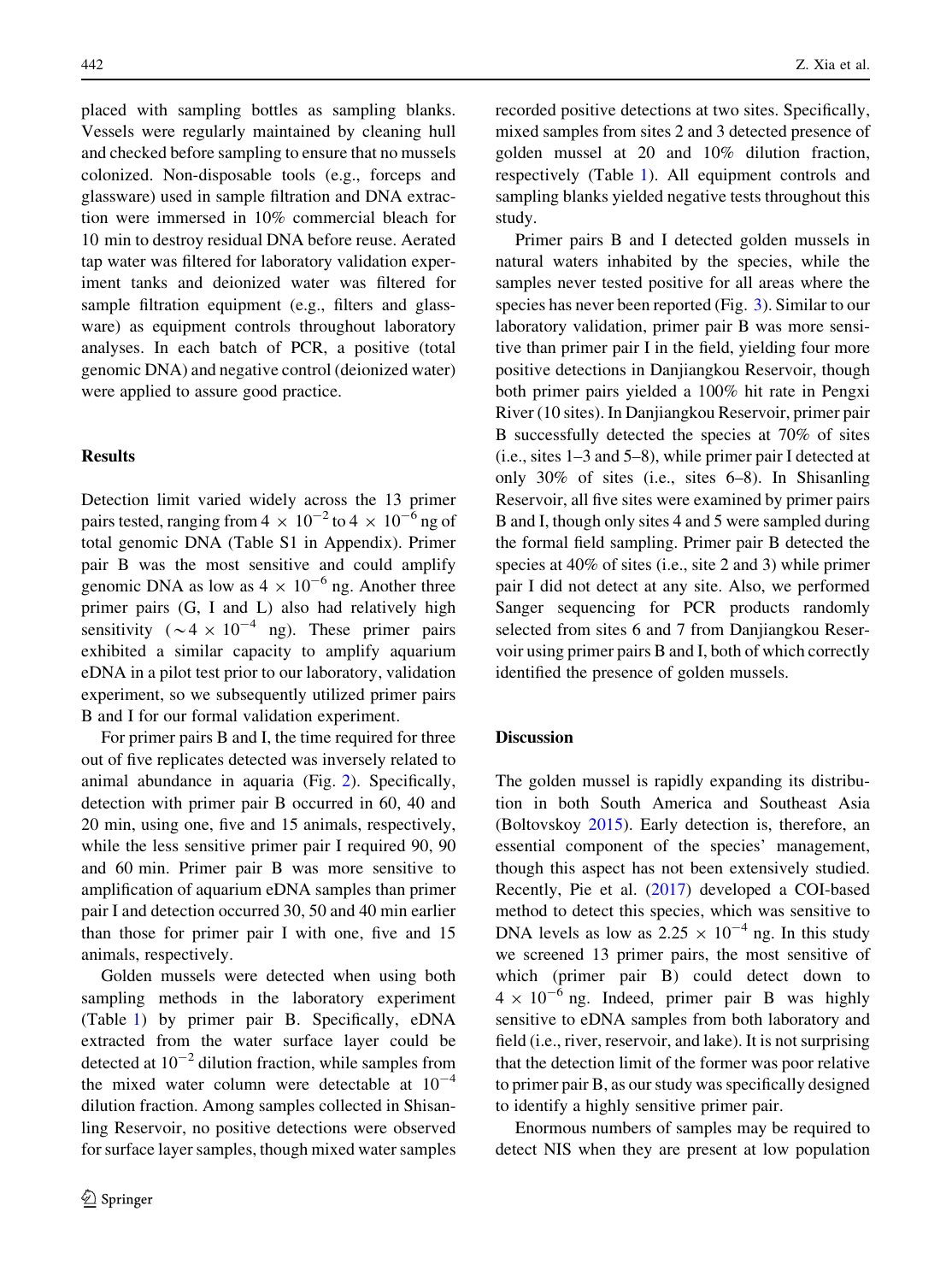<span id="page-6-0"></span>

Fig. 2 Detection results of the laboratory validation, showing detection rate as a function of exposure time and number of mussels present

Table 1 Detectability of primer pair B against water samples from surface layer and mixed water column, respectively, collected from both laboratory aquarium tanks and Shisanling Reservoir

| Sample source                 | Surface layer           | Mixed water column      |
|-------------------------------|-------------------------|-------------------------|
| Aquarium tank (replicate 1)   | $+$ (10 <sup>-2</sup> ) | $+$ (10 <sup>-4</sup> ) |
| Aquarium tank (replicate 2)   | $+$ (10 <sup>-2</sup> ) | $+$ (10 <sup>-5</sup> ) |
| Aquarium tank (replicate 3)   | $+$ (10 <sup>-2</sup> ) | $+$ (10 <sup>-4</sup> ) |
| Shisanling Reservoir (site 1) | $-$ (ND)                | $-$ (ND)                |
| Shisanling Reservoir (site 2) | $-$ (ND)                | $+$ (0.2)               |
| Shisanling Reservoir (site 3) | $-$ (ND)                | $+$ (0.1)               |
|                               |                         |                         |

?, positive amplification; -, negative amplification; numbers in brackets referred the lowest dilution fraction from the original eDNA extracts that could be successfully amplified by primer B; ND, not detected

abundance in order to preclude false negatives (i.e., Harvey et al. [2009](#page-9-0); Hoffman et al. [2011\)](#page-9-0). Judicious selection of primers in this study dramatically improved detection sensitivity to low levels of eDNA. Screening primer pairs resulted in two benefits. First, sensitive primer pairs could be identified that allow for early detection in field applications (Fig. 2). This is critical for some groups of NIS which have long lag times before populations exceed traditional detection thresholds. Second, utilization of a sensitive primer pair on field-collected samples should reduce the likelihood of false negative results, a major limitation of traditional field sampling for rare species (e.g., Wilcox et al. [2016](#page-10-0); Schultz and Lance [2016\)](#page-9-0) or when species release only small amounts of extracellular DNA (Tréguier et al. [2014](#page-9-0)). For example, we detected the presence of golden mussels in Shisanling Reservoir using primer pair B though primer pair I failed to detect the species (false negative; Fig. [3](#page-7-0)). The use of highly sensitive primer pairs can reduce the occurrence of such false negatives. We did not, however, observe performance difference between the two primer pairs for Pengxi River (Fig. [3\)](#page-7-0), where mussel abundance (and presumably eDNA concentration) is much higher.

Both conventional PCR and quantitative real-time PCR (qPCR) have been widely utilized for species detection based on eDNA in environmental samples.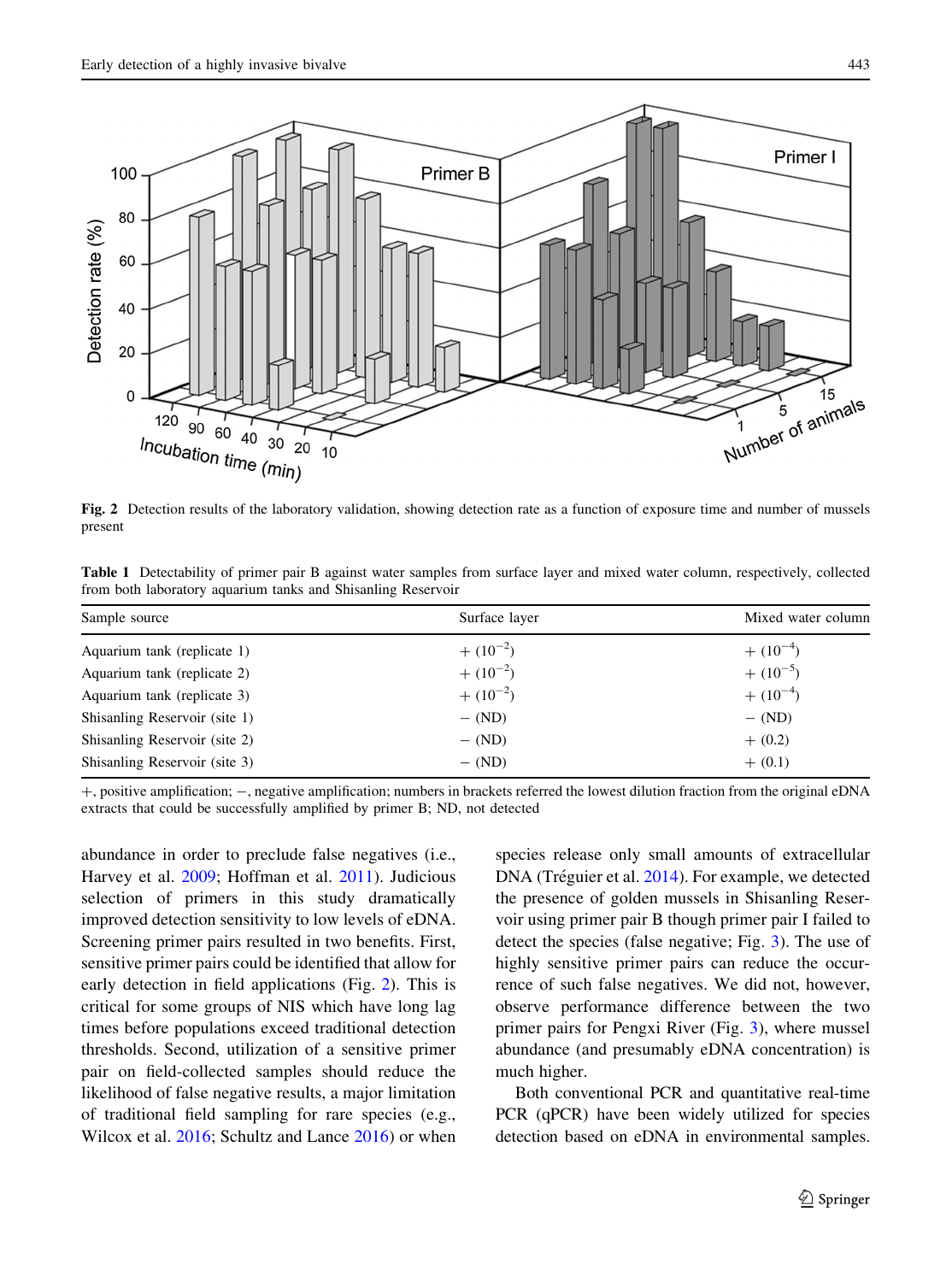<span id="page-7-0"></span>

Fig. 3 Species detection in samples collected from water bodies inhabited (or not) by the golden mussel. Results of Shisanling Reservoir consist of the first sampling (sites 1–3) and

Both methods can be used to infer species presence/ absence, but the latter is more sensitive and informative and can provide additional abundance information of target DNA template (Wilcox et al. [2013;](#page-10-0) Balasingham et al. [2017](#page-8-0)). We used conventional PCR in this study as this method is cost-efficient and can be conducted in most laboratories. A critical concern using conventional PCR in eDNA studies is the potential for false positives, which may result from either low specificity of primers or from contamination (Ficetola et al. [2016\)](#page-9-0). No false positives were recorded with these primer pairs in any tested water bodies from which Limnoperna has never been reported (Fig. 3), nor in any negative controls or blanks used during sample processing. This suggests that the high specificity of our primers, coupled with careful sample collection and handling protocols, precluded false positives. In addition, we randomly selected and sequenced several PCR products to further confirm positive detections. If the primers developed here were utilized in other areas, specificity tests against sympatric species could be conducted to assess the possibility of false positives. As conventional PCR is not quantitative and cannot provide abundance information, qPCR-based methods appear superior in this regard.

DNA may be degraded due to a variety of factors, notably high water temperature (Taberlet et al. [2012](#page-9-0); Barnes et al. [2014](#page-8-0)). Inhibitors present in eDNA

the second (field application) sampling (sites 4–5). Dash line indicates no detection

samples may also impede species detection (McKee et al. [2015\)](#page-9-0). The detection limit of primers in this study was determined using the total genomic DNA, while the sensitivity against the water samples was not known although we expected primer pair B to perform best. Results indicate that the capacity of a primer pair to detect species in environmental samples was influenced by its detection limit, indicating that screening primer pairs can increase sensitivity for detection purposes.

We utilized the mitochondrial COI gene, as it has proven reliable in animal species discrimination (e.g., Pečnikar and Buzan  $2014$ ; Jiang et al.  $2016$ ). In addition, the abundance of mitochondrial genes is higher than nuclear ones, as there are usually multiple copies of the former in somatic cells. Consequently, mitochondrial genes have a higher probability being detected than nuclear ones in a single, complex animal eDNA sample (Taberlet et al. [2012\)](#page-9-0). Degradation of eDNA requires that amplicon size of candidate primer pairs be constrained to a small size. Thus, designing more candidate primer pairs with relatively small amplicons, either from single or multiple genes (Pečnikar and Buzan [2014](#page-9-0)), may increase the probability of finding highly sensitive primers. However, further studies are required to explore the relationship between the number of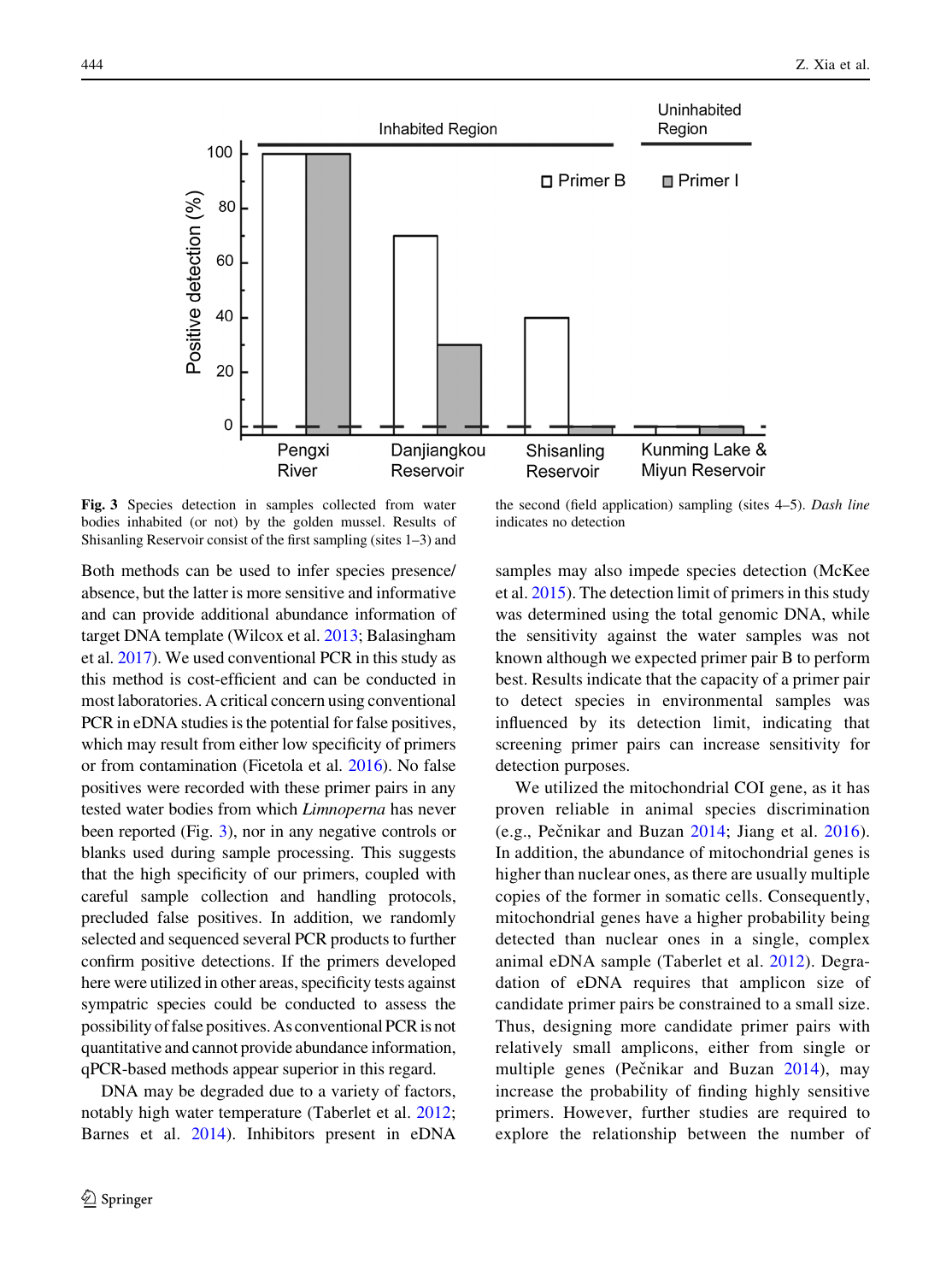<span id="page-8-0"></span>candidate primer pairs and the highest sensitivity achieved.

To maximize the efficiency of eDNA-based methods in rare species surveillance, knowledge of target DNA sources is important to ensure that DNA is collected from environmental samples (e.g., Lacoursière-Roussel et al.  $2016$ ). The golden mussel is a filter-feeder that produces feces and pseudofeces, aggregates of which collect on the sediment surface (see Boltovskoy 2015). This material provides a good opportunity to collect eDNA. In addition, the microenvironment of the sediment surface allows the eDNA to be better preserved than upper layer water column due to organic matter and minerals (Tréguier et al. [2014](#page-9-0); Turner et al. [2015\)](#page-9-0) as well as reduced UV exposure (Strickler et al. [2015](#page-9-0)). Thus water samples containing stirred up sediments may yield a higher detection probability for target species than those collected strictly at the surface. Results from sampling of both aquaria and field sites demonstrated that water samples contained resuspended particulate matter were a better eDNA source than surface waters only (Table [1](#page-6-0)). In the field, areas with lower disturbance may experience a higher particle settling rate, thereby capturing available eDNA and resulting in lower eDNA levels in the surface layer (Turner et al. [2014](#page-9-0)). An optimized sampling method was developed for crayfish Procambarus clarkii surveillance in ponds with these issues in mind (Tréguier et al.  $2014$ ). One concern is that positive detections from sediment samples may reflect historic DNA from animals no longer present at the site or DNA transported from another location. However, eDNA is relatively shortlived in common aquatic environments (Turner et al. [2014;](#page-9-0) Strickler et al. [2015\)](#page-9-0) and for sedentary organisms like golden mussels, we expect this issue to be negligible in most cases.

Harnessing a sensitive primer can improve rare species detection (Zhan et al. [2013](#page-10-0), [2014](#page-10-0)). Our study demonstrated that sensitivity against genomic DNA varied among primers, even though all primers used were designed based on a single gene with similar amplicon size. However, the sensitivity of primer pairs used in eDNA methods applications are often not tested or stated (e.g., Dejean et al. [2012](#page-9-0)), with comparatively few studies conducting the preliminary step of screening these primer pairs before use (e.g., Dougherty et al. [2016\)](#page-9-0). Indeed, many researchers utilize primer pairs recommended by primer design

software (e.g., Rees et al. [2014\)](#page-9-0) or those available in the literature (e.g., Egan et al. [2013](#page-9-0)). The lack of information pertaining to sensitivity may unwittingly expose these studies to an elevated false negative rate, which can be problematic if the goal of a project is the detection of a NIS or a threatened species. Goldberg et al. ([2016\)](#page-9-0) summarized a number of critical aspects that should be considered when designing eDNAbased methods to detect aquatic species. We add that careful screening of primers is an essential step that ought to be coupled with these considerations and be employed in all such studies.

In conclusion, eDNA-based methods are increasingly used in rare species detection, though the sensitivity of applied genetic markers and their corresponding primers is rarely tested. In this study, we found that the sensitivity of different primer pairs varied widely, and urge that primer sensitivity should be known (or tested) before use in the field. When combined with an optimized sampling strategy and good field and laboratory practices, the use of highly sensitive primers can reduce false negative results.

Acknowledgements Special thanks to the Subject Editor, Dr. John Darling, and two anonymous reviewers for insightful and constructive comments on early versions of this manuscript. We thank Xiaosong Zhao, Chuan Zhou for assistance collecting samples, and Wei Xiong, Ping Ni, Yuzhan Yang and Yaping Lin for assistance with primer design and DNA extraction. The Water Protection Bureau of Danjiangkou City and Miyun Reservoir Management kindly provided sampling boats and access. Funding was provided by the National Natural Science Foundation of China (31622011) to AZ, the Ontario-China Research Innovation Fund (2015DFG71210) to LZ, the Mitacs Globelink (Canada) to GDH, and NSERC Discovery grants and Canada Research Chairs to GDH and HJM.

# References

- Balasingham KD, Walter RP, Heath DD (2017) Residual eDNA detection sensitivity assessed by quantitative real-time PCR in a river ecosystem. Mol Ecol Resour 17:523–532
- Barnes MA, Turner CR, Jerde CL, Renshaw MA, Chadderton WL, Lodge DM (2014) Environmental conditions influence eDNA persistence in aquatic systems. Environ Sci Technol 48:1819–1827
- Bohmann K, Evans A, Gilbert MT et al (2014) Environmental DNA for wildlife biology and biodiversity monitoring. Trends Ecol Evol 29:358–367
- Boltovskoy D (2015) Limnoperna fortunei. The ecology, distribution and control of a swiftly spreading invasive fouling mussel. Springer, Switzerland
- Brown EA, Chain FJJ, Zhan A, MacIsaac HJ, Cristescu ME (2016) Early detection of aquatic invaders using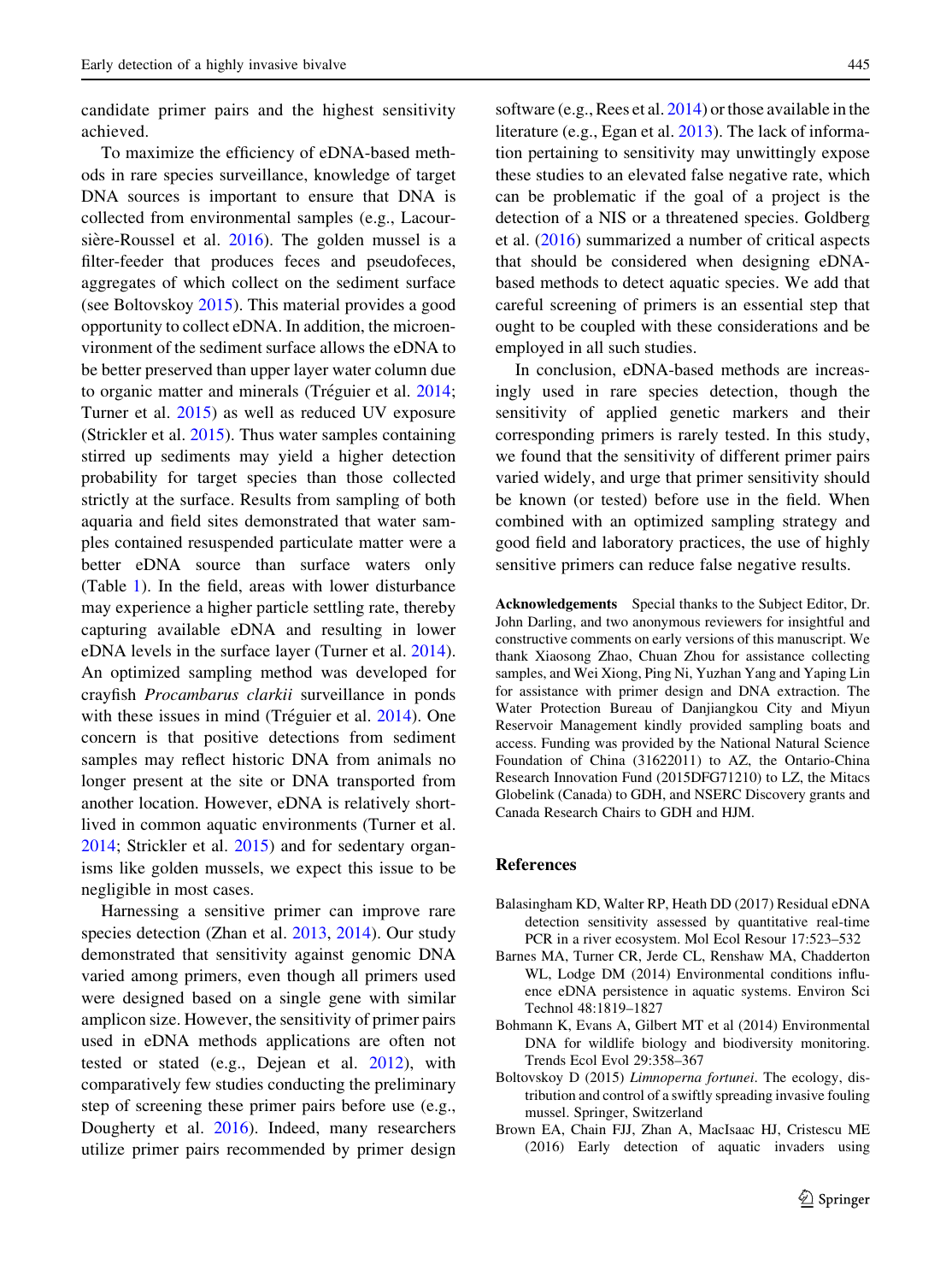<span id="page-9-0"></span>metabarcoding reveals a high number of non-indigenous species in Canadian ports. Divers Distrib 22:1045–1059

- Dejean T, Valentini A, Miquel C, Taberlet P, Bellemain E, Miaud C (2012) Improved detection of an alien invasive species through environmental DNA barcoding: the example of the American bullfrog Lithobates catesbeianus. J Appl Ecol 49:953–959
- Dougherty MM, Larson ER, Renshaw MA, Gantz CA, Egan SP, Erickson DM, Lodge DM (2016) Environmental DNA (eDNA) detects the invasive rusty crayfish Orconectes rusticus at low abundances. J Appl Ecol 53:722–732
- Egan SP, Barnes MA, Hwang CT, Mahon AR, Feder JL, Ruggiero ST, Tanner CE, Lodge DM (2013) Rapid invasive species detection by combining environmental DNA with light transmission spectroscopy. Conserv Lett 6:402–409
- Ficetola GF, Taberlet P, Coissac E (2016) How to limit false positives in environmental DNA and metabarcoding? Mol Ecol Resour 16:604–607
- Goldberg CS, Turner CR, Deiner K et al (2016) Critical considerations for the application of environmental DNA methods to detect aquatic species. Methods Ecol Evol 7:1299–1307
- Harvey CT, Qureshi SA, MacIsaac HJ (2009) Detection of a colonizing, aquatic, non-indigenous species. Divers Distrib 15:429–437
- Hebert PDN, Cywinska A, Ball SL, DeWaard JR (2003) Biological identifications through DNA barcodes. Proc R Soc B Biol Sci 270:313–321
- Hebert PDN, Penton EH, Burns JM, Janzen DH, Hallwachs W (2004) Ten species in one: DNA barcoding reveals cryptic species in the neotropical skipper butterfly Astraptes fulgerator. Proc Natl Acad Sci USA 101:14812–14817
- Heinrichs J, Kreier HP, Feldberg K, Schmidt AR, Zhu RL, Shaw B, Shaw AJ, Wissemann V (2011) Formalizing morphologically cryptic biological entities: new insights from DNA taxonomy, hybridization, and biogeography in the leafy liverwort Porella Platyphylla (Jungermanniopsida, Porellales). Am J Bot 98:1252–1262
- Hoffman JC, Kelly JR, Trebitz AS, Peterson GS, Corlis CW (2011) Effort and potential efficiencies for aquatic nonnative species early detection. Can J Fish Aqu Sci 68:264–2079
- Holden MH, Nyrop JP, Ellner SP (2016) The economic benefit of time-varying surveillance effort for invasive species management. J Appl Ecol 53:712–721
- Ikeda K, Dio H, Tanaka K, Kawai T, Negishi JN (2016) Using environmental DNA to detect an endangered crayfish Cambaroides japonicus in streams. Conserv Genet Resour 8:231–234
- Jiang F, Fu W, Clarke AR, Schutze MK, Susanto A, Zhu S, Li Z (2016) A high-throughput detection method for invasive fruit fly (Diptera: Tephritidae) species based on microfluidic dynamic array. Mol Ecol Resour 16:1378–1388
- Karateyev AY, Boltovoskoy D, Padilla DK, Burlakova LE (2007) The invasive bivalves Dreissena polymorpha and Limnoperna fortunei: parallels, contrasts, potential spread and invasion impacts. J Shellfish Res 26:205–213
- Kekkonen M, Hebert PDN (2014) DNA barcode-based delineation of putative species: efficient start for taxonomic workflows. Mol Ecol Resour 14:706–715
- Lacoursière-Roussel A, Rosabal M, Bernatchez L (2016) Estimating fish abundance and biomass from eDNA concentrations: variability among capture methods and environmental conditions. Mol Ecol Resour 16:1401–1414
- McKee MM, Spear SF, Pierson TW (2015) The effect of dilution and the use of a post-extraction nucleic acid purification column on the accuracy, precision, and inhibition of environmental DNA samples. Biol Conserv 183:70–76
- Nakano D, Baba T, Endo N et al (2015) Invasion, dispersion, population persistence and ecological impacts of a freshwater mussel (*Limnoperna fortunei*) in the Honshu Island of Japan. Biol Invasions 17:743–759
- Pečnikar ZF, Buzan EV (2014) 20 years since the introduction of DNA barcoding: from theory to application. J Appl Genet 55:43–52
- Pie MR (2006) A fast and accurate molecular method for the detection of larvae of the golden mussel Limnoperna fortunei (Mollusca: Mytilidae) in plankton samples. J Molluscan Stud 72:218–219
- Pie MR, Stroher PR, Agostinis AO, Belmonte-Lopes R, Tadra-Sfeir MZ, Ostrensky A (2017) Development of a real-time PCR assay for the detection of the golden mussel (Limnoperna fortunei, Mytilidae) in environmental samples. An Acad Bras Ciênc 89:1041-1045
- Rees HC, Maddison BC, Middleditch DJ, Patmore JRM, Gough KC, Crispo E (2014) The detection of aquatic animal species using environmental DNA—a review of eDNA as a survey tool in ecology. J Appl Ecol 51:1450–1459
- Ricciardi A (1998) Global range expansion of the Asian mussel Limnoperna fortunei (Mytilidae): another fouling threat to freshwater systems. Biofouling 13:97–106
- Schmelzle MC, Kinziger AP (2016) Using occupancy modelling to compare environemtenal DNA to traditional field methods for regional-scal monitoring of an endangered aquatic species. Mol Ecol Resour 1:895–908
- Schultz MT, Lance RF (2016) Modeling the sensitivity of field surveys for detection of environmental DNA (eDNA). PLoS ONE 10:e0141503
- Strickler KM, Fremier AK, Goldberg CS (2015) Quantifying effects of UV-B, temperature, and pH on eDNA degradation in aquatic microcosms. Biol Conserv 183:85–92
- Taberlet P, Coissac E, Hajibabaei M, Rieseberg LH (2012) Environmental DNA. Mol Ecol 21:1789–1793
- Tréguier A, Paillisson JM, Dejean T, Valentini A, Schlaepfer MA, Roussel JM, Crispo E (2014) Environmental DNA surveillance for invertebrate species: advantages and technical limitations to detect invasive crayfish Procambarus clarkii in freshwater ponds. J Appl Ecol 51:871–879
- Turner CR, Barnes MA, Xu CC, Jones SE, Jerde CL, Lodge DM (2014) Particle size distribution and optimal capture of aqueous macrobial eDNA. Methods Ecol Evol 5:676–684
- Turner CR, Uy KL, Everhart RC (2015) Fish environmental DNA is more concentrated in aquatic sediments than surface water. Biol Conserv 183:93–102
- Valentini A, Taberlet P, Miaud C et al (2016) Next-generation monitoring of aquatic biodiversity using environmental DNA metabarcoding. Mol Ecol 25:929–942
- Walsh JR, Carpenter SR, Vander Zanden MJ (2016) Invasive species triggers a massive loss of ecosystem services through a trophic cascade. Proc Natl Acad Sci USA 113:4081–4085